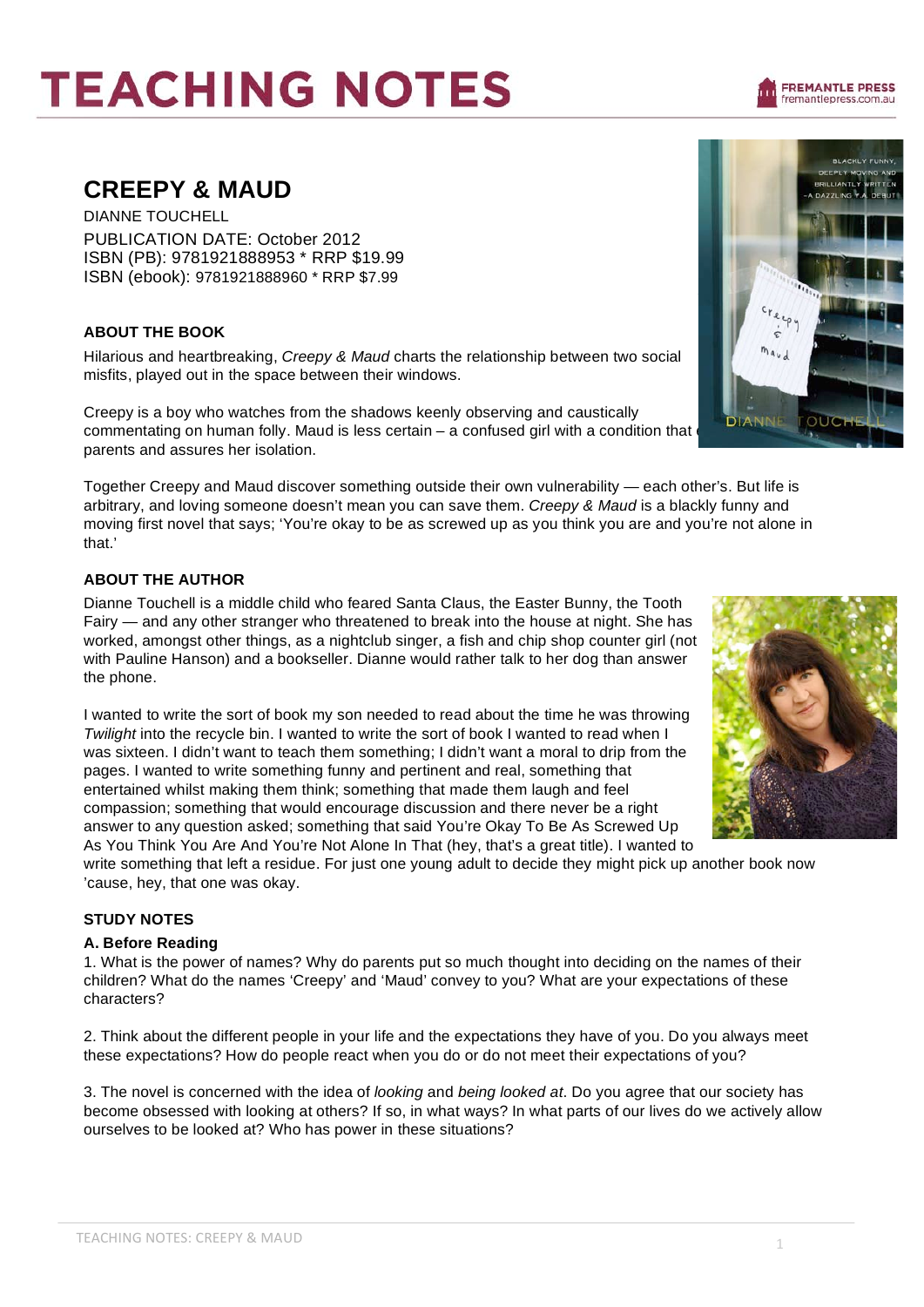#### **B. During reading Chapters 1–4**

4. Describe the relationship between Creepy's parents. Then discuss the following:

a. How does Creepy feel about his parents' relationship? How do you know that?

b. Why do you think Creepy uses humour to describe a relationship that's so deeply damaged? Give examples of Creepy's use of humour and sarcasm.

c. How does Creepy's humour make you feel? Does it offend you? Why or why not?

d. Why do you think the author of this book chose to use humorous language while she deals with serious subject matter?

5. What is your initial impression of Creepy? Justify your ideas with textual evidence.

*6. At once, but once, she lifted her eyes, And suddenly, sweetly, strangely blush'd To find they were met by my own.'*

This excerpt of Lord Alfred Tennyson's poem 'Maud' (1855) opens Chapter 3. In what ways does it apply to Creepy's vision of Maud? (Once you've read some of Maud's story, add to your answer how you think it applies to Maud's vision of herself.)

7. Why does *'Slap Day'* (page 27) precipitate Creepy's first contact with Maud?

#### **Chapters 5–6**

8. Creepy's first message to Maud is an excerpt from Lewis Carroll's *Alice In Wonderland*: *'Alice explained as well as she could that she had lost her way. "I don't know what you mean by your way," said the Queen:*

*"All the ways about here belong to me." '* (page 29)

How does Creepy intend this message to be interpreted, and how is it in fact understood by Maud? What is the significance of this miscommunication?

9. How does the reader know that Maud is a *'watcher'*, just like Creepy? Whom does she watch? What observations does she make?

#### **Chapters 7–8**

10. 'I love Maud but I would never tell her. It's more than a secret, it's a war wound. It's deep and bloody and *rotting from inattention and age.'* (page 46) What does Creepy communicate through this metaphor?

11. What lessons did Creepy learn from Owen Liddell's experience?

#### **Chapter 9**

12. Creepy's chapters open with a quotation, and Maud's end with a coda. What do the use of these literary devices tell the reader about the characters?

#### **Chapters 10–16**

13. Creepy often notes the origins of the words he uses or hears.

The study of word origins is known as Etymology.

Look up the origin and meaning of the words in the table below. When you have finished, comment on any interesting connections or conflicts between the word's origin and its modern usage.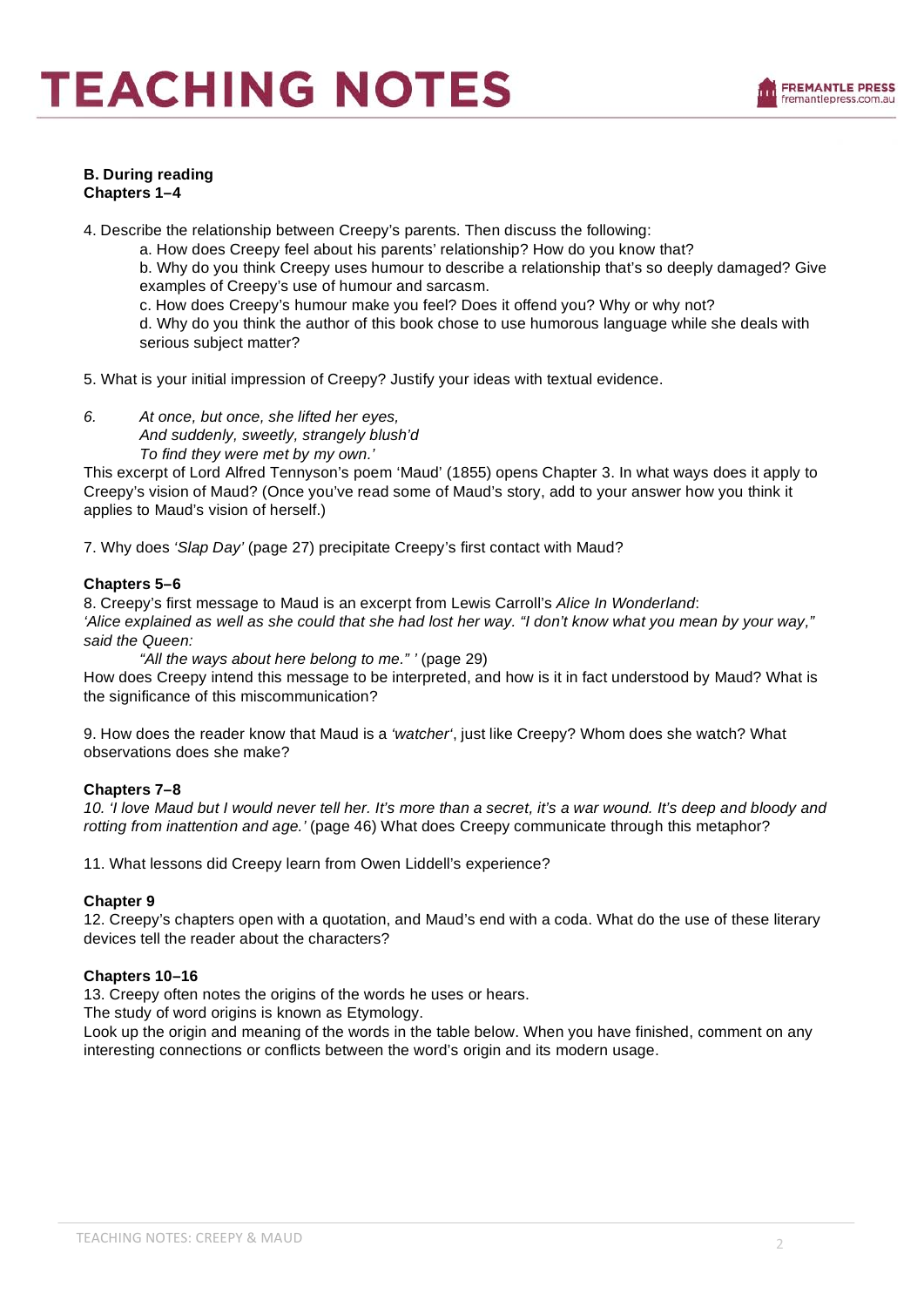|                   | Definition                      | Origin                        |  |
|-------------------|---------------------------------|-------------------------------|--|
| Etiquette         | Conventional requirements as to | From old French (900-1400AD): |  |
|                   | social behaviour                | label, ticket                 |  |
| trichotillomania  |                                 |                               |  |
| rhinotillexomania |                                 |                               |  |
| Idiot             |                                 |                               |  |
| Gorgon            |                                 |                               |  |
| Religion          |                                 |                               |  |
| Stealth           |                                 |                               |  |
| Voyeur            |                                 |                               |  |

14. Maud asks Creepy if he wants to touch her bellybutton piercing (pages 73–76). What does this interaction reveal about their relationship?

*15. 'Carl Jung reckons that symbols are signs of things that can't be made clear.'* (page 84) Draw the symbols that represent who you are. Explain them to a partner or in a group.

16. What does the gold apple charm represent to Creepy and Maud? What is the significance of her threading it onto her bellybutton ring?

#### **Chapter 17**

17. How does this chapter present the contradictions in the way we feel about others and the way that these feelings actually manifest? For example: *'Na-na-was-my-friend ... I hated going to see her.'* (Page 101)

#### **Chapters 18–20**

18. How do the various characters in this chapter respond to the Mr Thornton – Stephanie Morcombe incident?

19. In what ways are the characters in the novel defined by their misery? Why do you think that Creepy tells Maud to '*take them off'*? (page 124)

#### **Chapter 21**

20. Creepy writes to Maud that 'No man is an island' (page 129), to which she responds, 'I AM AN ISLAND.' (page 131) What does each of them mean?

#### **Chapters 22–23**

21. How does Maud change when she begins pulling her hair out again? What does this suggest about her 'problem'?

22. Why does Creepy abduct Sylvia?

#### **Chapters 24–29**

23. 'I always want to talk to the sad girl.' (Page 154) In what ways does this experience in Nancy's waiting room mirror Maud's relationship with Creepy?

24. 'Tear-one's-hair-in-grief' (page 156) Does Maud pull her hair in grief? Why does she do it? Give as many examples as you can of different emotions and situations that lead to Maud pulling out her hair.

25. What emotions does Chapter 27 elicit from you? What is the effect of Maud's plea: 'S'il te plait, maman, non. S'il te plait, maman, non.' (page 168)?

26. In what ways has Maud's mother gained a measure of power through the breakdown of her marriage and Limo-Li's leaving?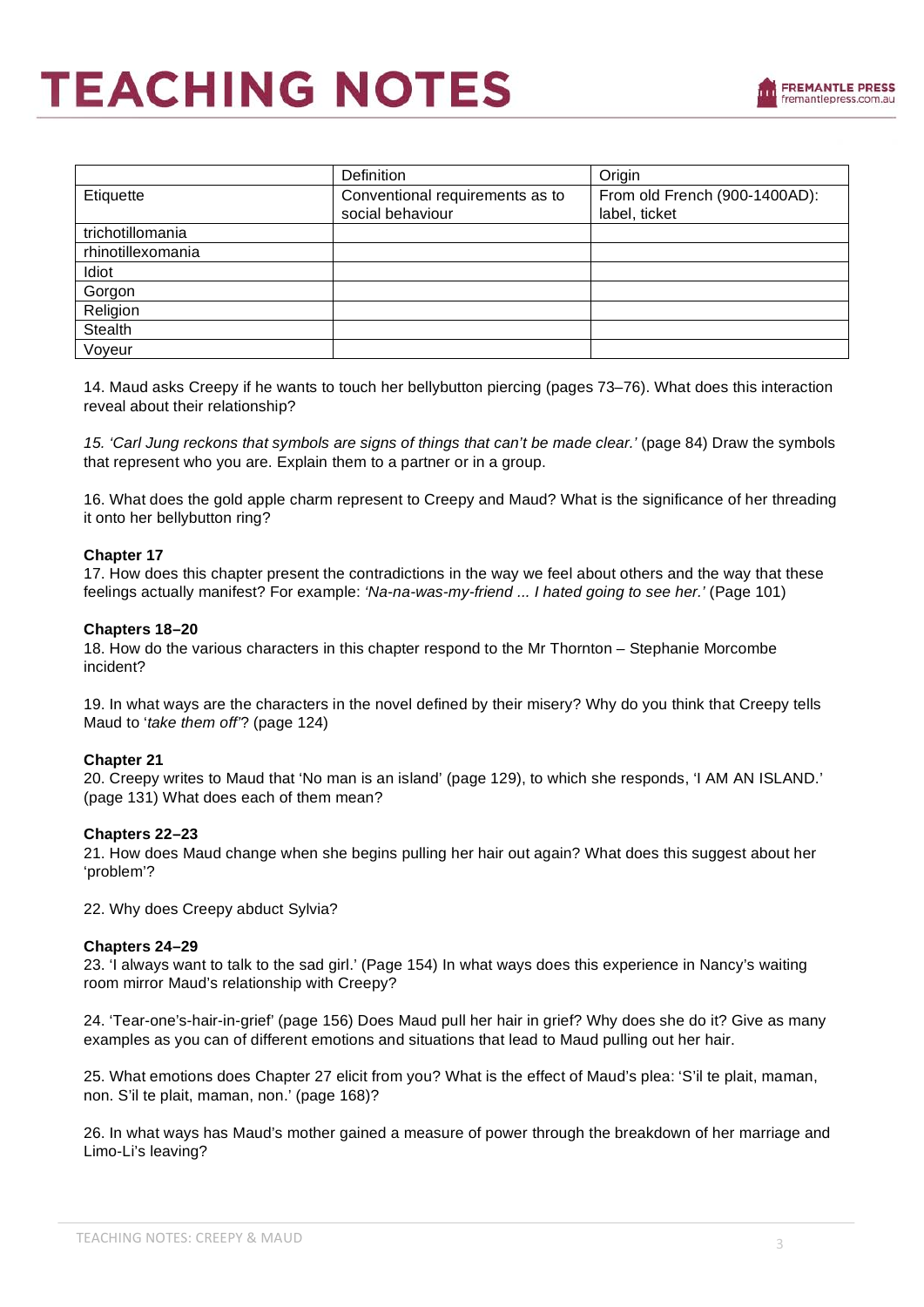#### **Chapters 30–32**

27. Creepy suggests that friends bringing food to his mother after he is expelled from school is a pointless exercise but required by etiquette. What are some other examples where our actions are determined by etiquette rather than practicality?

28. 'I was following the other Maud in the school library when I found it.' (page 195) How do you react to the idea of Creepy having another 'Maud'? Does this somehow diminish his relationship with her?

#### **C. After reading**

29. 'Shortish and curvy. Titian hair. No freckles. A dark, smudgy birthmark about the size of a ten-cent piece on the back of her left calf. A nose piercing Limo-Li knows about and a bellybutton piercing I assume he doesn't. Has a bald spot on the side of her head, which she hides with hats and headbands. Likes Jeff Buckley, Disturbed, Vivaldi. Has a large hardcover gift edition of Alice In Wonderland on a bookshelf and not much else.' (page 19) What does this novel communicate to you about the nature of beauty? Write a paragraph on this, using textual evidence to support your argument.

30. Consider the many relationships in the novel using the table below.

| Characters           | Features of the<br>relationship | Who holds the power | Power is derived from |
|----------------------|---------------------------------|---------------------|-----------------------|
| Creepy and Maud      |                                 |                     |                       |
| Merrill and Creepy's |                                 |                     |                       |
| mother               |                                 |                     |                       |
| Maud and Limo-Li     |                                 |                     |                       |
| Bev and Limo-Li      |                                 |                     |                       |
| Maud and Bev         |                                 |                     |                       |
| Maud and Nancy       |                                 |                     |                       |

*31. 'I am in love with the girl next door ...'* (page 13) Love is described in many different ways in the novel, and rarely in the stereotypical manner we have come to expect from novels and films. Write an essay comparing and contrasting the ways that th author represents love in the story. Ensure you make use of textual evidence and page numbers.

*32. 'I would like a real friend but I do not know how you get them. I asked Nancy if you could be friends with*  someone you do not talk to and she said no: communication is the bedrock of any relationship.' (page 34) What does Nancy mean by this? Are Creepy and Maud real friends? Justify your answer.

33. What is the effect of the unusual narrative structure – that of having two narrators – in Touchell's novel? Explore the text for examples of when:

- a. Creepy and Maud describe or understand the same situation in differing ways .
- b. One of the narrators seems to ignore something that the other clearly thought significant .
- c. Both narrators seem to agree on the way they interpreted an event or situation .

34. Examine the construction of the characters of Creepy and Maud with reference to at least three key scenes.

35. The story ends with Maud preparing to leave for a residential mental health institution. Write the next chapter of the book from either Creepy's or Maud's point of view.

36. Creepy refers to the flyers his school produces when something controversial happens. Individually or with a partner, create one of these flyers. Use the book to guide you as to the type of situation, tone, and language that you should use.